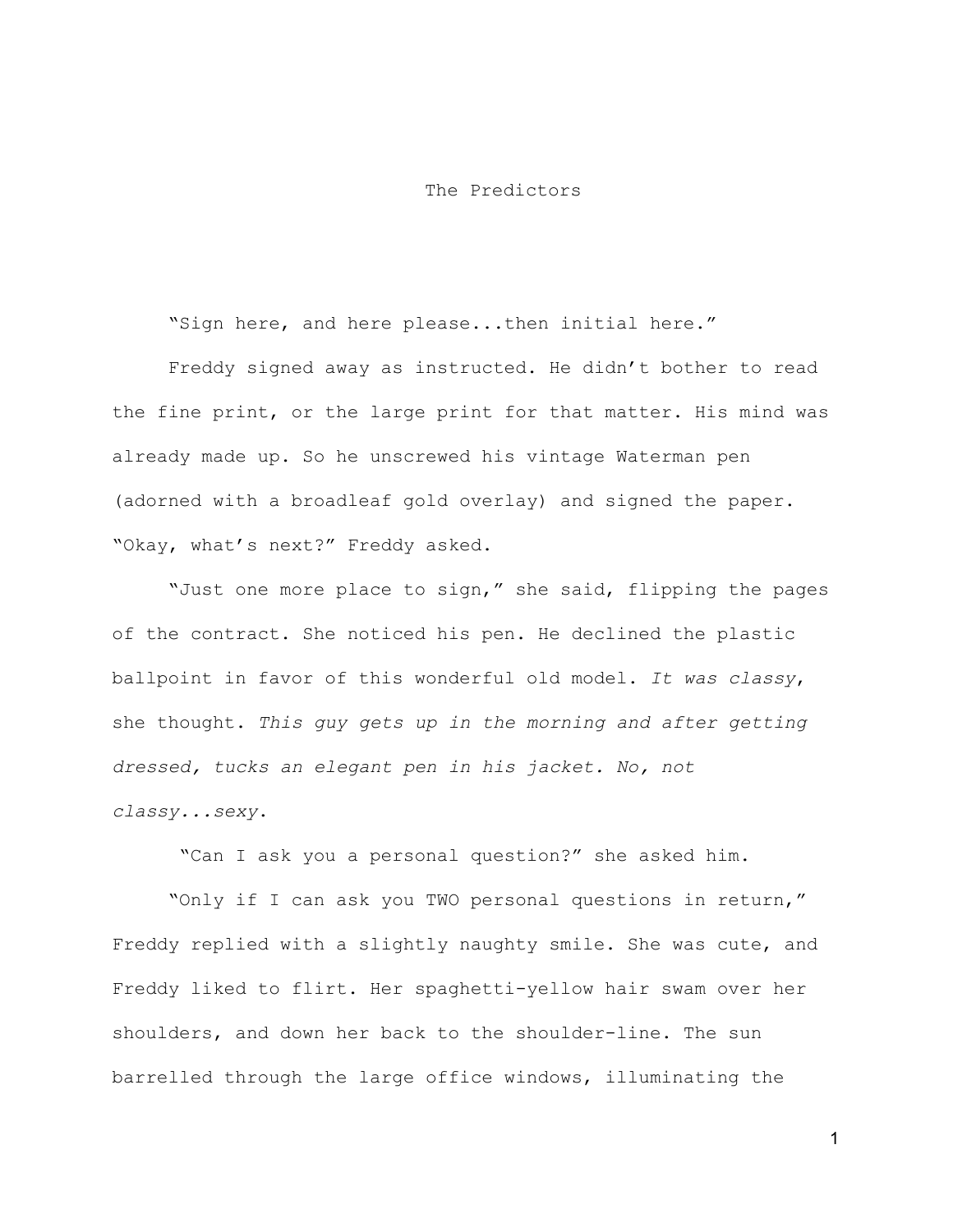thin strands of her hair which trailed away from the otherwise orderly formation of shampooed mane. She seemed to glow, as she moved about her paperwork. Her body twisted and turned like a carnival in full swing. And she smelled like pink cotton candy.

She snickered, "Why do you get two questions in return for one? Bad trade for me."

"Well…" Freddy said, "Give the customer what he wants, isn't that how the saying goes?"

"I think it goes, 'keep the customer satisfied,'" she replied.

"Even better," he said, no longer concealing his unabashed flirtation. Then he noticed her finger: no wedding band. He smiled a sugarless, wicked smile.

"You're silly Mr. Upton," she returned, pointing to another section which required his signature. She swiveled her chair from side to side as Freddy took his pen and again signed his name. "But you're right about keeping the client...satisfied. And you're my client. As of that last signature--you're mine. So yes, I'll grant you two questions for the price of my one."

"Outstanding," Freddy said, sitting up in his chair, his back straight, his hands perched gently on his thighs.

"So who goes first?" she asked.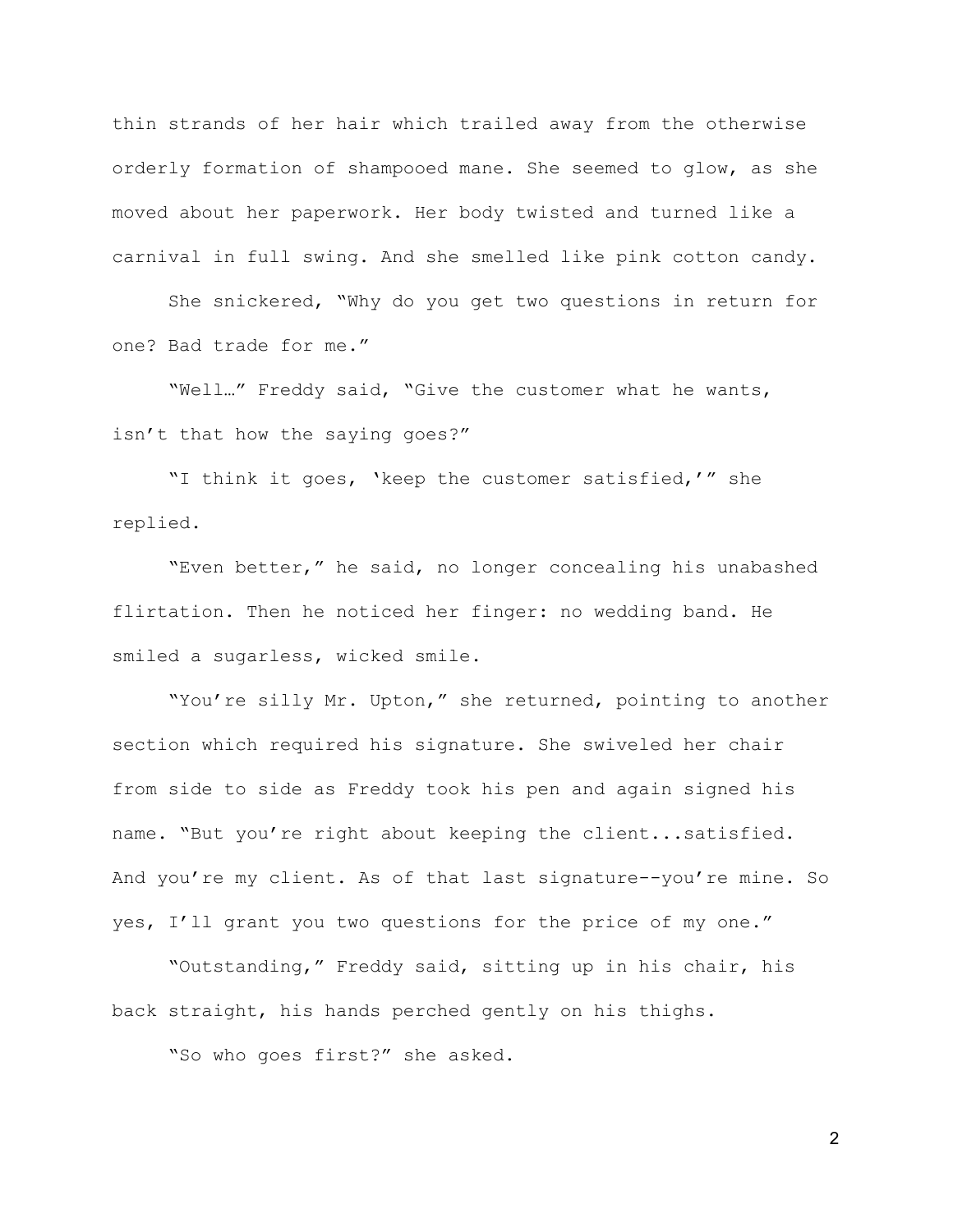"I'll go first," Freddy replied, leaning in towards her, resting his body's weight on his folded hands. "First question, what's your name?"

Her face reddened. She leaned in close to Freddy, looking over her shoulders to make sure no one else was watching, or listening to them. "You know I'm not supposed to tell you that. It's best you call me Predictor 18-A."

"I don't think so. If you're not gonna tell me your name then I'm afraid I wont be able to answer that personal question you have lined up for me," Freddy said.

She again looked over both shoulders, and leaned in ever closer. Their noses were almost touching now, "Hannah...my name is Hannah," she whispered.

Freddy said, "There you go Hannah, not so hard right?" He paused. *What a beautiful name*, he thought. Freddy had a crush on a girl named Hannah. This was back in high school. *Hannah Vogler, was her name. I wonder what happened to her?* Freddy thought.

Freddy, now lost in a sweet recollection of Hannah Vogler, stared off into the ether. Hannah 18-A interrupted, "And your second personal question Mr. Upton. Do you have one?" She asked impatiently. After all they still had a lot of business to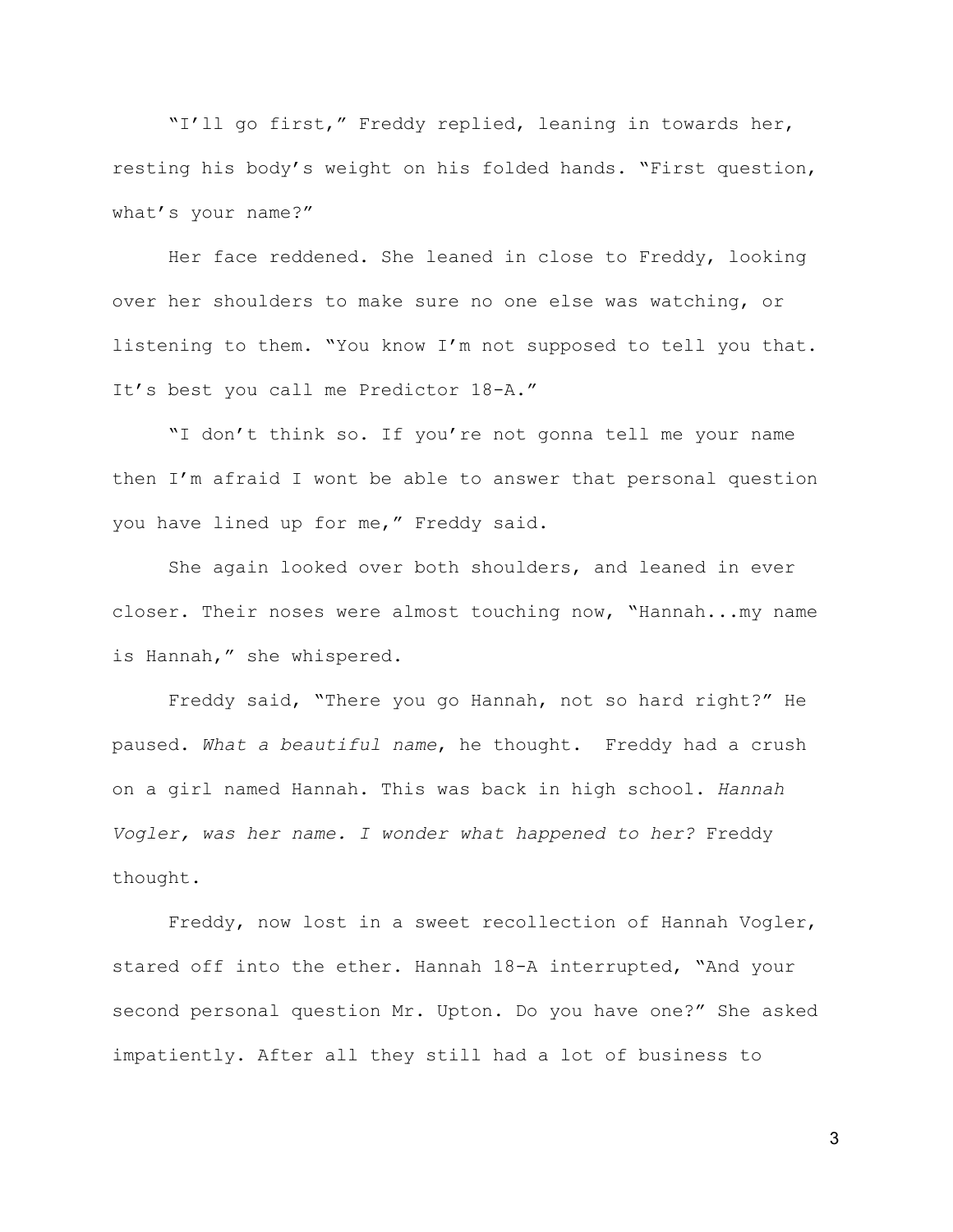finish. And it was Friday afternoon. Not that she had any major plans for the weekend.

"Second question," Freddy said with returning confidence, "would you like to have a drink with me tonight? A friend of mine is having a little party at a tavern in the West Village. How about, after you've sentenced me to death, we go out and snag some face-time over a couple of beers?"

Hannah's smile (now peppered with displeasure) began to fade. Another customer was hitting on her. It happened all too often for Hannah. She didn't mind it most the time. But it once got her into trouble. She was reprimanded last October for flirting with her client, what was his name? Mike...Doctor Mike Calaf. He lived on the Upper East Side. He was wooing and she was...well she was swimming in it. She smiled at him and flowered for him. But the administrator had noticed, and reported her bad behavior. Now she was wary about clients who flirted with her. Just two days ago it had happened with the client from Stockbridge. But he was easy to rebuff. Freddy on the other hand, Freddy Upton was different. He wasn't going to be as easily deterred. Heck, he had already gotten her name, her real name. No one called her Hannah at work. She was Predictor 18-A, not Hannah. And yet here she was. Freddy knew her name and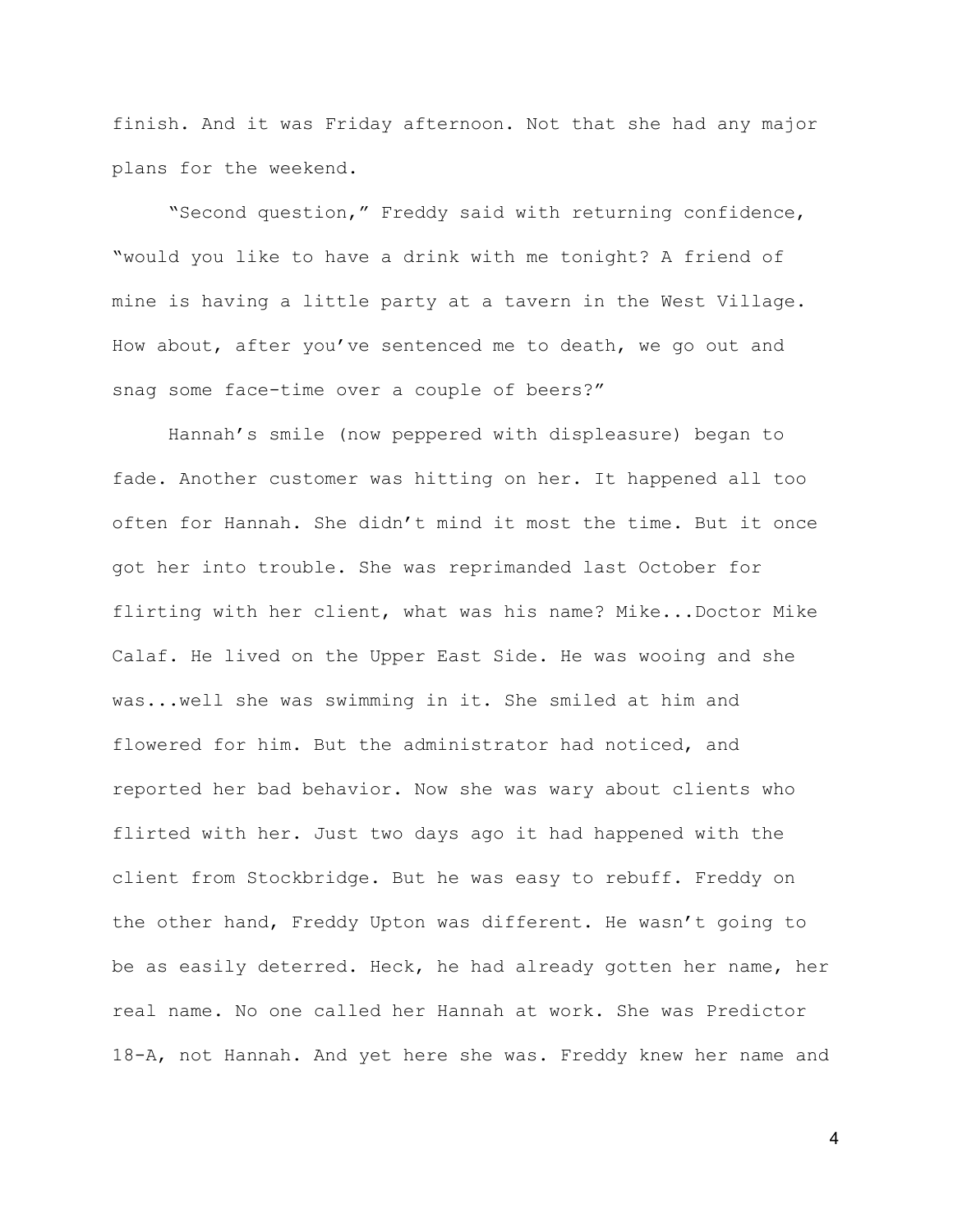had asked her out. And what's worse, she wasn't sure she could turn him down. If anyone found out that she, a respected predictor, had met a client after work for a drink...well that would be the end of that job. A job she trained so hard for. A prestigious, sought-after job, which her girlfriends would die to get. She was a predictor for The Life-Time Company. She even owned some stock. And her shares were outperforming (as the company was growing).

Finally, Hannah mumbled a reply, "You wanna have a drink with me. Hmm. Can I think about that for a few minutes?"

"Of course Hannah," Freddy said, "that's fair enough. Okay so you get one personal question you can ask me. Fire away."

"Well…" she said, pausing to phrase the question as simply as possible, "Why do you want to know your AOD?"

Freddy considered for a moment. He took one of her hands in his and she immediately pulled it away. She scanned the room for anyone who might have seen. Her head rotated nervously to the left, then nervously to the right. No one seemed to have witnessed the incredibly inappropriate gesture. "What are you doing?" she asked.

"Oh shit. Sorry. I don't want to get you in trouble. Sometimes I have a problem with impulse control," Freddy said.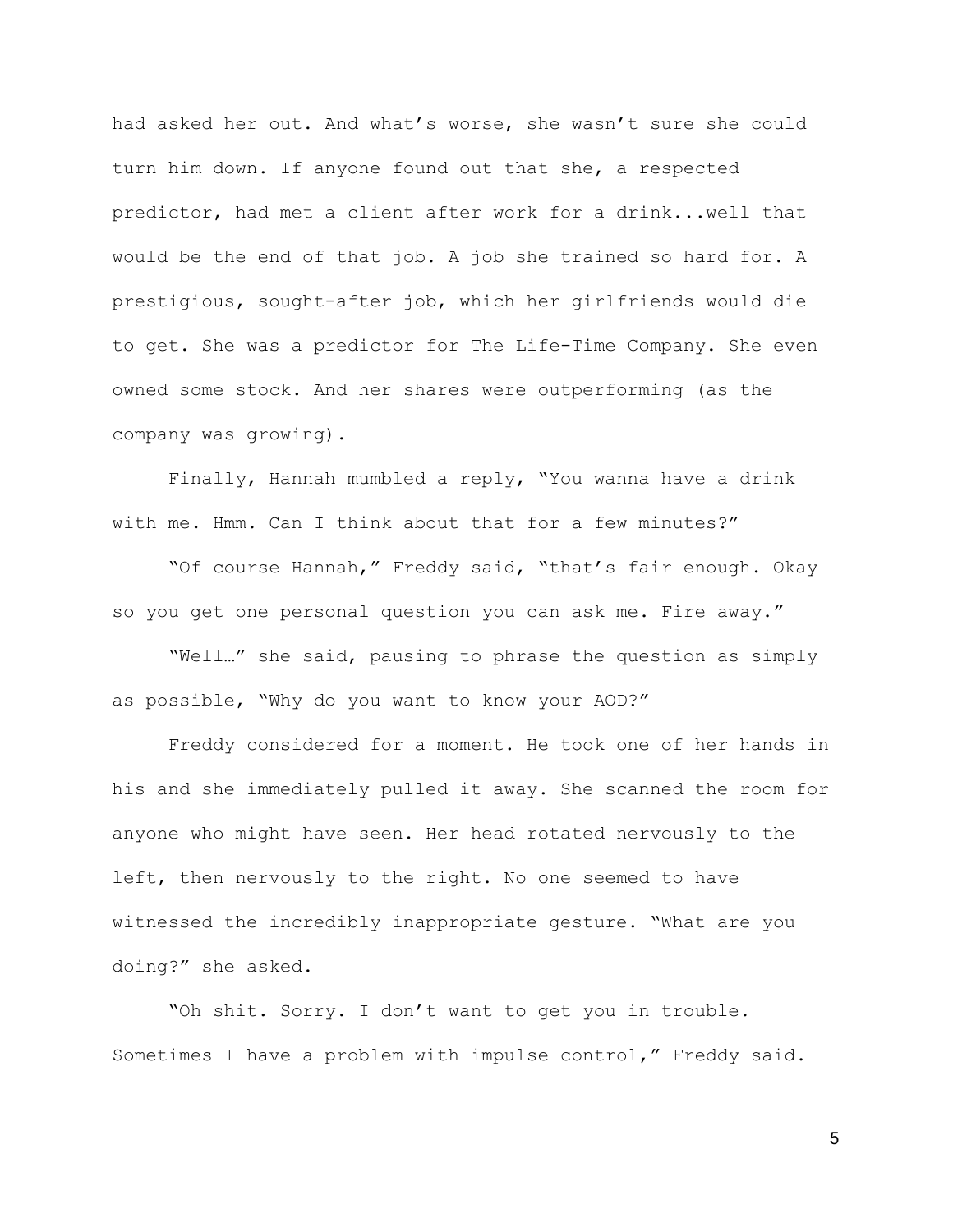Hannah, now uneasy and annoyed, sat back in her chair and pushed it away from Freddy.

Freddy, seeming not to notice said, "I'm not sure why I want my AOD. I just do. Maybe it's so I can plan better. How long I need to work, and when I can retire. If I have 50 years left, I might work my butt off for the next 20, then stop and smell the roses for the remaining 30. Does that work for you as an honest answer?"

"Is it an honest answer?" she replied.

"I think so," he said.

"Okay, works for me, and almost makes sense." Hannah was a bit more relaxed and sought to get back to the business at hand. So she pushed a black button which protruded from the waxy wood of her desk. A small red disk rose slowly from a nearby console as Hannah began to read the Life-Time disclaimer.

"The test you are about to take will enable Life-Time Inc. to estimate your AOD or Age Of Death. The age at which you will die. It's accurate with a margin of error of up to two years. This means, for example, if your AOD is 56, you may die at age 54 through 58. Or you may die at 56, just as predicted. Do you understand this and do you have any questions regarding this limitation?"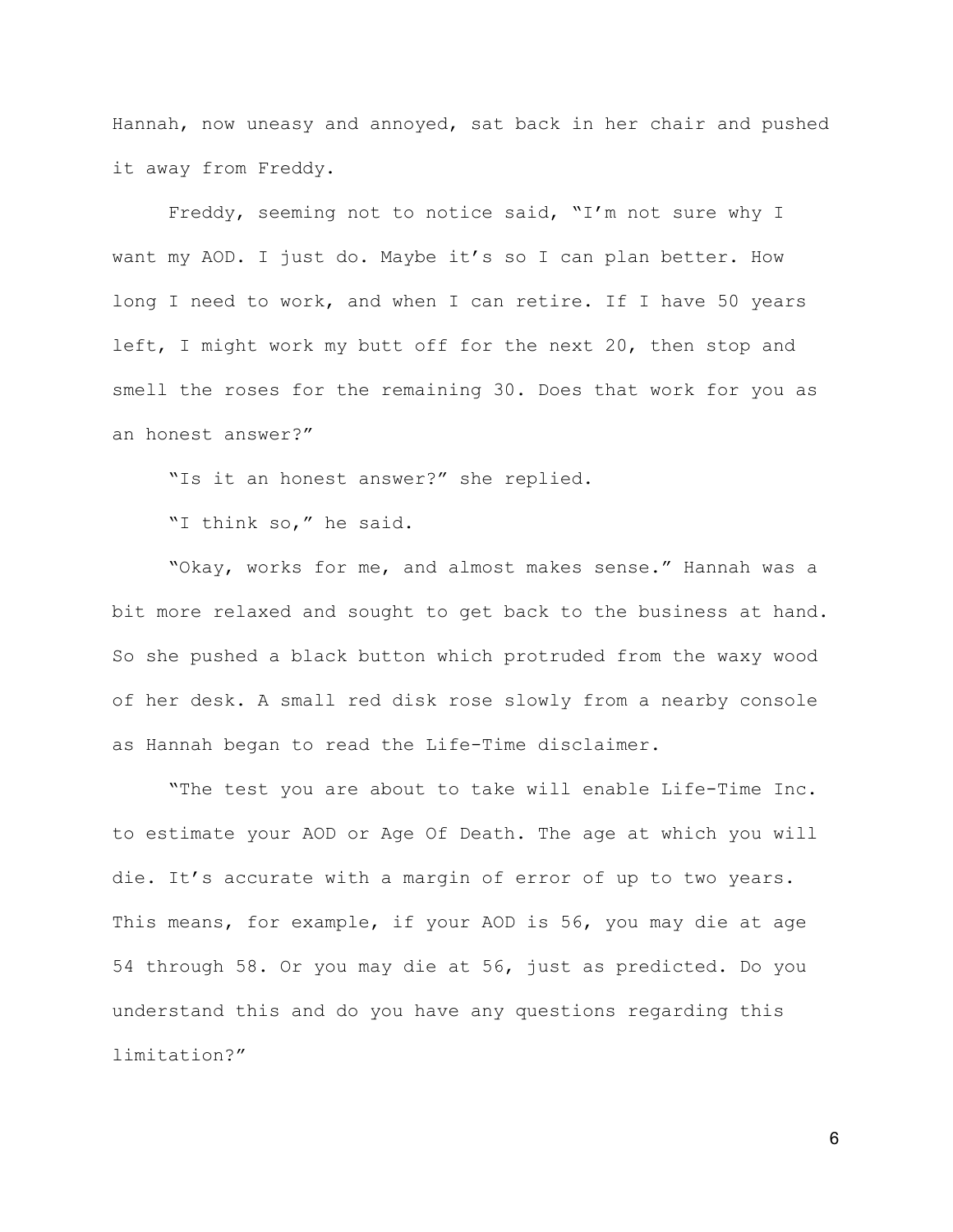"Nope," Freddy said.

Hannah continued, "This test has not been evaluated by the FDA. There are limits to the accuracy of the AOD score. AOD cannot take into account acts of God or other random events such as but not limited to accidents, homicide, suicide, drug overdose, reckless behavior in generata, fire, floods or acts of terrorism. Do you understand this stipulation?"

"Yup," Freddy said.

Hannah continued, "While most clients process their AOD without complications, there are those who suffer psychological adverse effects from it. Approximately 6% of clients who receive their Age Of Death develop mild to moderate depression. 2% develop severe psychosis and approximately 0.4% of our clients commit suicide. If you find yourself suffering near-term depression, or thoughts of suicide, you agree to report back to me in order for Life-Time to enable you to receive a psychological evaluation. This evaluation will be provided free of additional charge. Do you understand this stipulation? And do you have any questions for me before we continue?"

"Nope," Freddy said.

And that was that. Hannah pressed a button on the desktop panel and the red disk began flashing red then white. Hannah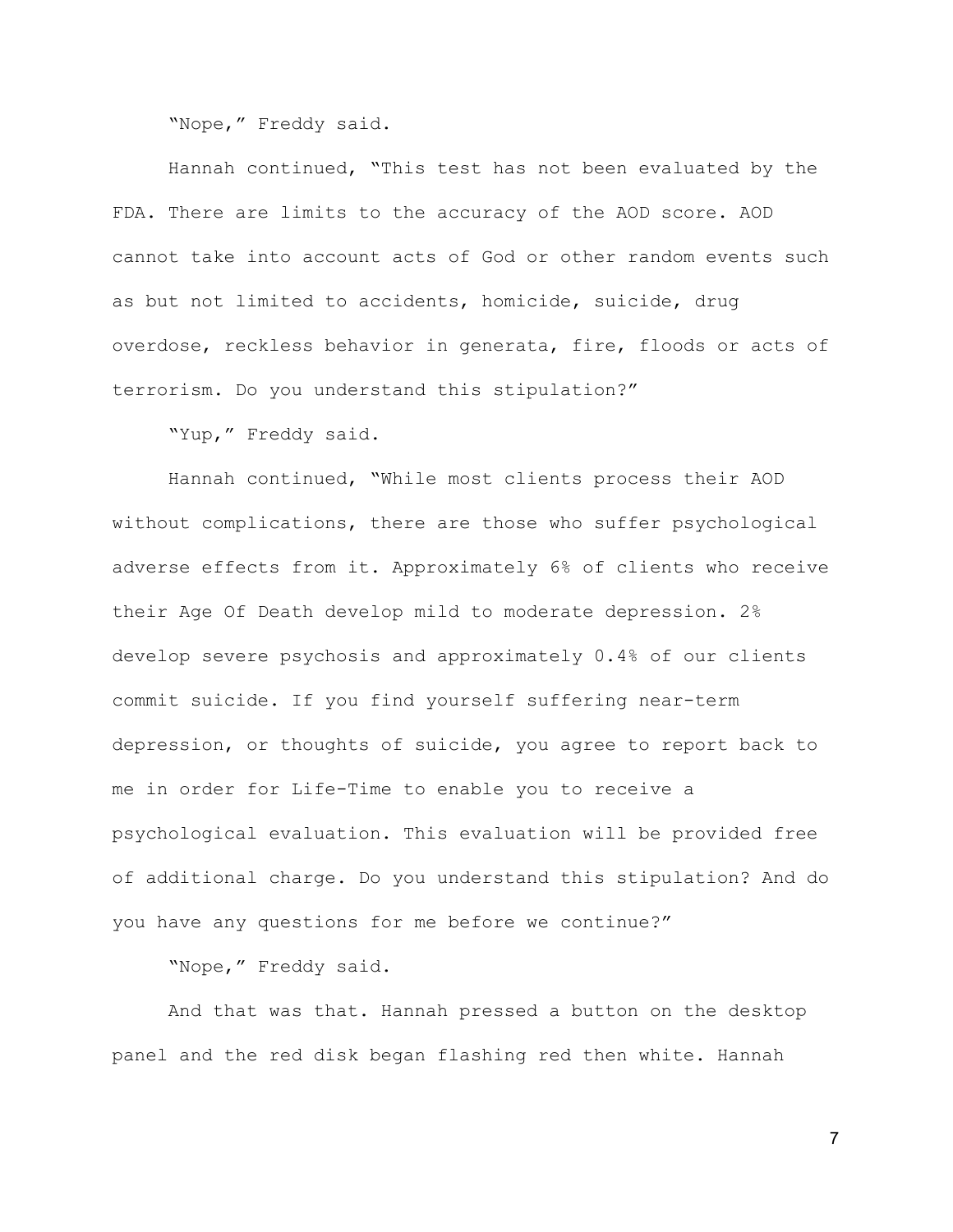instructed Freddy to place his finger on the flashing disk and to be prepared for a small pinch followed by a sucking sensation. He followed the instructions and within a minute, the test was done.

"How long will it take to get the results?"

"About an hour. Life-Time Labs will analyze your blood and will estimate the age of your death. I can have the results emailed to you or sent via text if you prefer."

Freddy smiled, "Five grand for a text message, pretty impressive. I need to pick up some Life-Time stock."

Hannah laughed. Now that business was near concluded, she wanted to flirt again, "Well, it's a bit more than a text message you're getting. You're getting twenty years of research by Life-Time scientists. You're getting the power of foresight; a look into your future. To me, five grand seems pretty reasonable Mr. Upton. As you know Mr. Upton, our list of celebrity clients is long--and they're all satisfied customers."

Freddy, now half-grinning, half-sneering, said, "Well put, Hannah. You win. If Johnny Depp is happy, who am I to complain? Okay, so one hour to kill. How about I take you out for that drink while I wait. I am meeting up with a few friends down at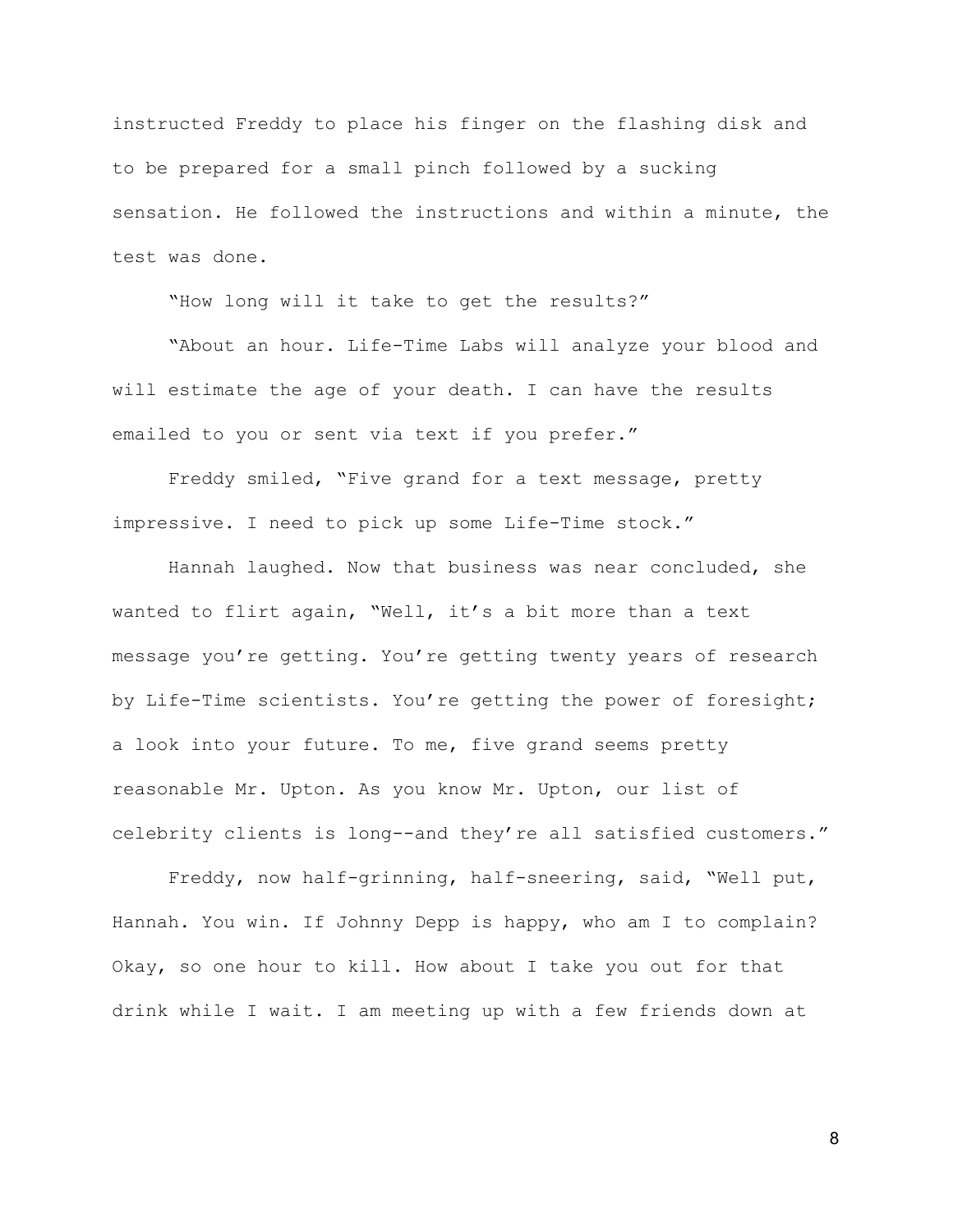Monty's Tavern, over on Greenwich Street. Save me the embarrassment of showing up dateless."

Hannah sneered, "I don't know about this Mr. Upton." But behind the reluctant exterior, she was all smiles. *What good luck!*, she thought, to have met such a dashing yet confident man. At work no less. Why she didn't need to do a thing. She simply sat at her desk and let the universe do the rest. Why sign up for Match.com or J-Date when all you had to do was let the cosmos take over? *Thank God I never signed up for Match.com*. Here she was, being invited to a party, by a handsome, wealthy stranger, who obviously liked her. Just look at that suit, was it Zegna? *And don't forget his pen*. *This guy is a class act.* And HE LIKED HER! At least he liked the way she looked. And that was always a good place to start. Of course, she would show him what an amazing woman she actually was. Yes, there was a brain behind that pretty face. She couldn't wait to get to know Mr. Freddy Upton from North Salem, New York, a bit better. Unless, of course, the test revealed something terrible. *With my luck, he's gonna die next year.* Or worse, the knowledge of his own Age Of Death will send him into a horrible depression. Its happened before, many times. She'd seen it. A customer flips out after getting his text, or email with his AOD. People *think* they want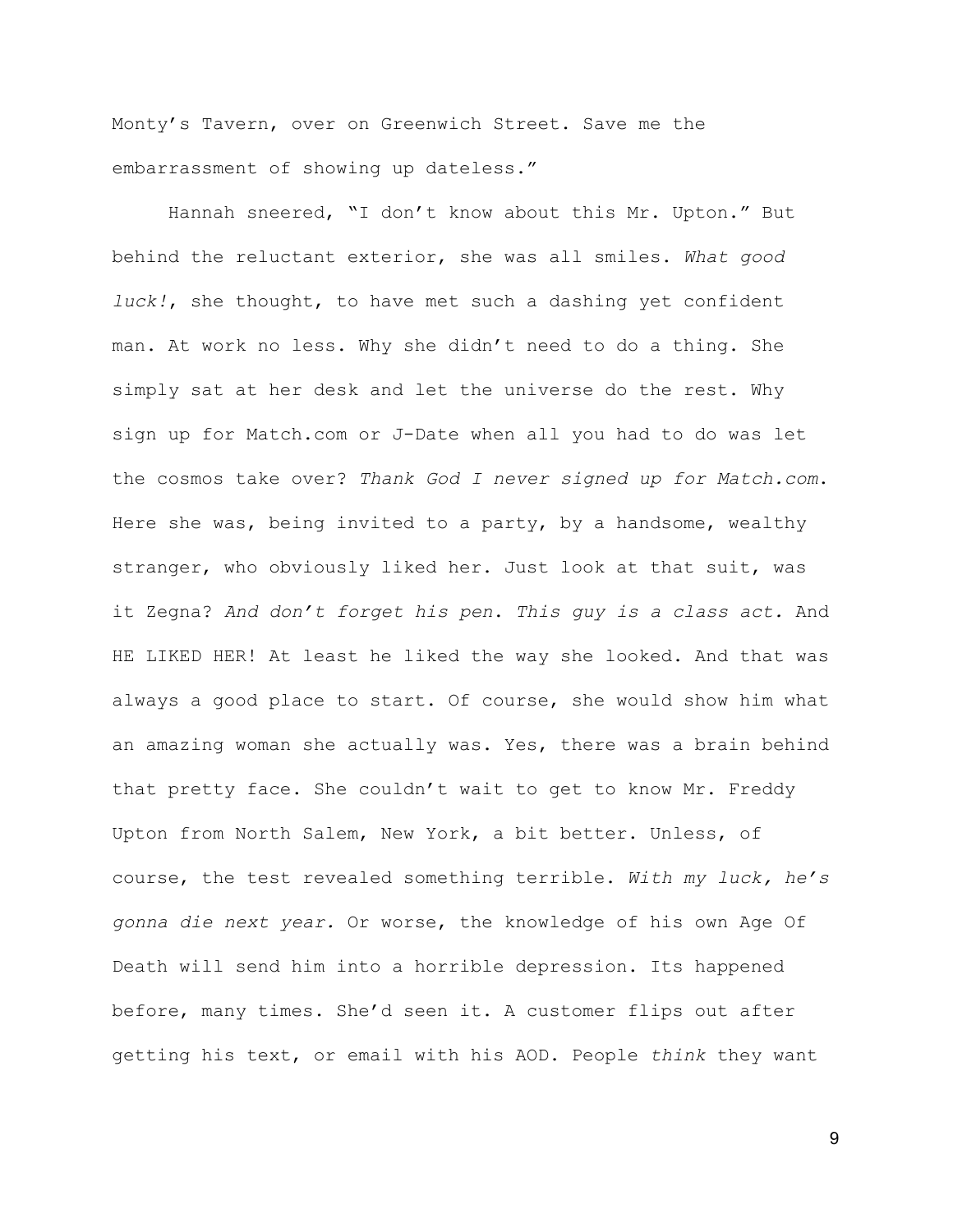to know this stuff. But when the results are in some can't hack it. The weight of that information, of knowing your Age Of Death, can be too much. Especially when the news is bad.

*I'm overthinking this*, *I'm psyching myself out*. *Perhaps I should have that damn drink with the man and see how it goes? Yes, makes some sense. One drink won't hurt. And it's not like he's inviting me to his apartment, or anything untoward like that. It's a bar filled with people, for Christ's sake. A private party, he said. Maybe a birthday party for one of his buddies.*

"Well Mr. Upton, you drive a hard bargain, but I've gotta admit there is something about you I like. One drink, while we wait for your test results. I'll even have the email sent straight to my phone. I can get the test back in 30 minutes; sooner if no one is on break."

"Wow, move over Domino's," Freddy said.

"I've just gotta get someone to cover for me. Shouldn't be hard. Go ahead and get a head start on that drink. I'll find a colleague to watch my desk for the afternoon, while you leave. That way, we won't be seen walking out together. Text me the name and address of the bar and I'll meet you there in 15 minutes."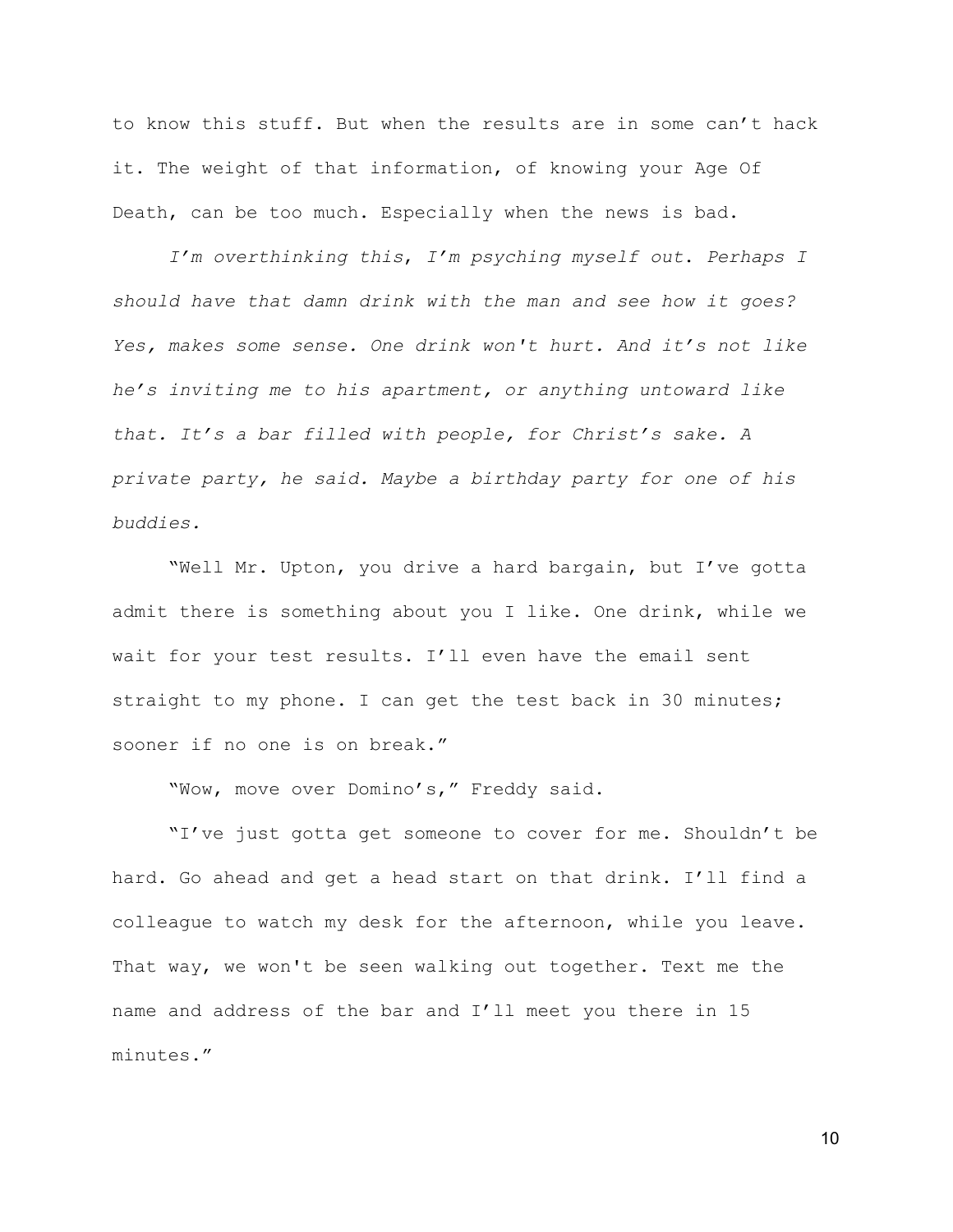Hannah offered Freddy a polite handshake and a valedictory wink. Freddy thanked her for her time and was off. She gathered up her things and turned off her computer. After procuring coverage for the afternoon, Hannah went to the bathroom. Soon Freddy's text message came through: "Monty's Tavern, 6642 Greenwich Street. What's your drink?" Hannah didn't reply. She hoped her disregard would be interpreted as reluctance by Freddy. In the bathroom, she checked her hair and applied a new coat of red lipstick. She washed her hands and made sure her blouse wasn't too wrinkled. Next, she took the elevator down to the lobby and made her way to the street.

The city air bordered on tropical, and felt great to Hannah after a long day in the air conditioning. The building never got it right; it was always too cold. Hailing a cab during rush hour took a while. It was Friday afternoon, which meant an exodus of Manhattanites cutting out early to begin the commute to the Hamptons or the Berkshires or home to the burbs of Long Island and Westchester. When she finally caught the green NYC taxi, she took it downtown, to Monty's Tavern. She couldn't wait to see Freddy.

A note taped to the door read, "Monty's Tavern, closed for a private party." The door was ancient, probably original to the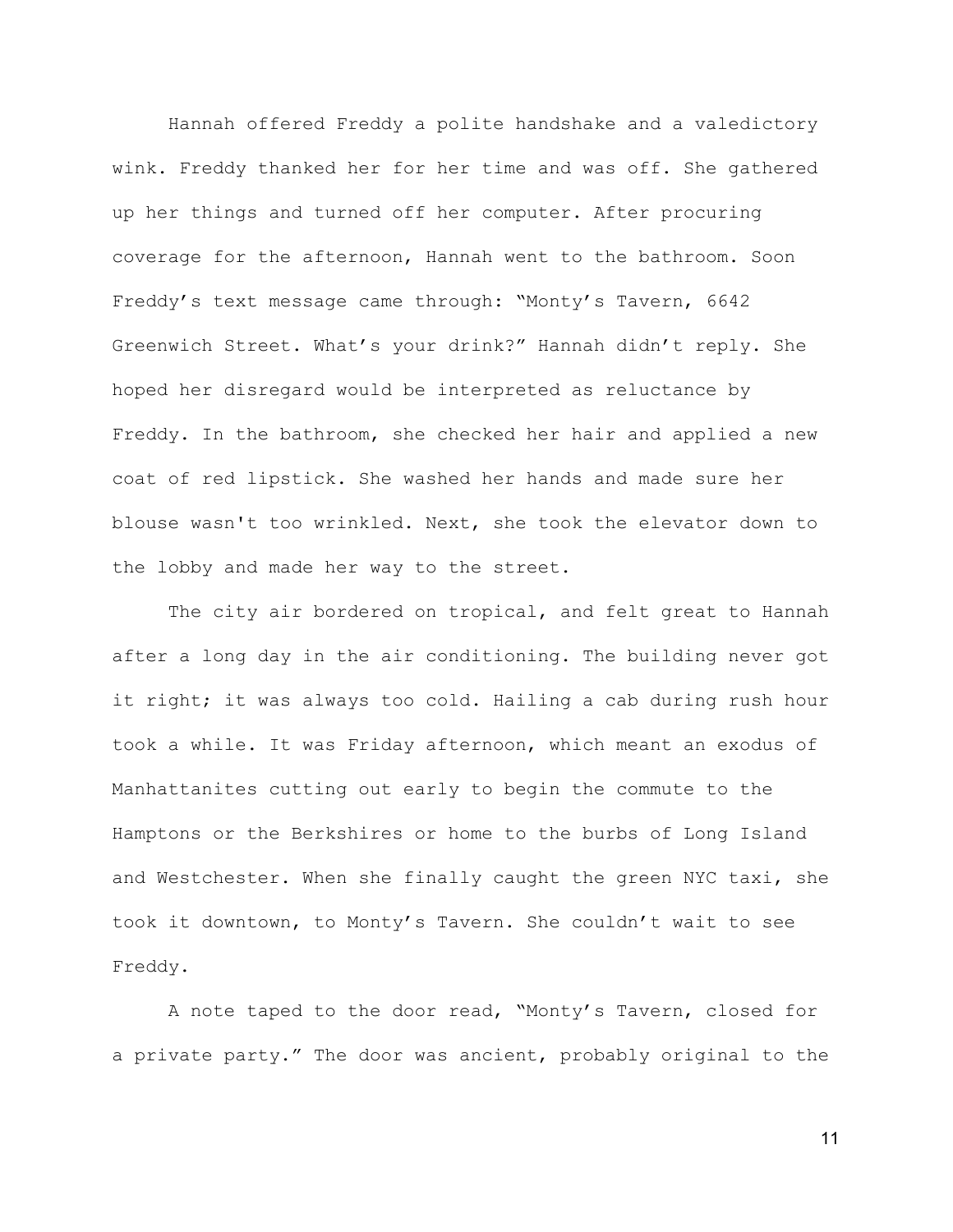building. It might have been a hundred years old. Yet despite its age, it seemed vibrant, and...creepy? Was that it? It reminded her of the bathroom doors at the Pirates Of The Caribbean ride in Disney World. For a moment, she considered getting out of there. Catching a cab and heading home. Instead, she pulled open the heavy pirate door; a draft of cold air whooshed out. From inside the tavern, she heard laughter and loud, mirthful banter. No doubt Freddy and his band of merry friends were already flying high on the alcohol and that special freedom that only a Friday afternoon bestows. Hannah was giddy, but she hid it well and proceeded to stroll on inside.

"I'm really glad you made it," Freddy said, greeting her from his barstool. He got up and walked over to her, taking both her hands in his. He walked her to a table where they sat.

"How could I miss the chance to have a casual drink with such a handsome gentleman, and then tell him when he is gonna die?"

"Abso-flogging-lutely. What's your pleasure?" He asked.

"I'll have a Pinot Grigio. Thank you Mr. Upton."

Freddy called over to a waiter and ordered two Pinot Grigios, "I think you can call me Freddy now. No one from work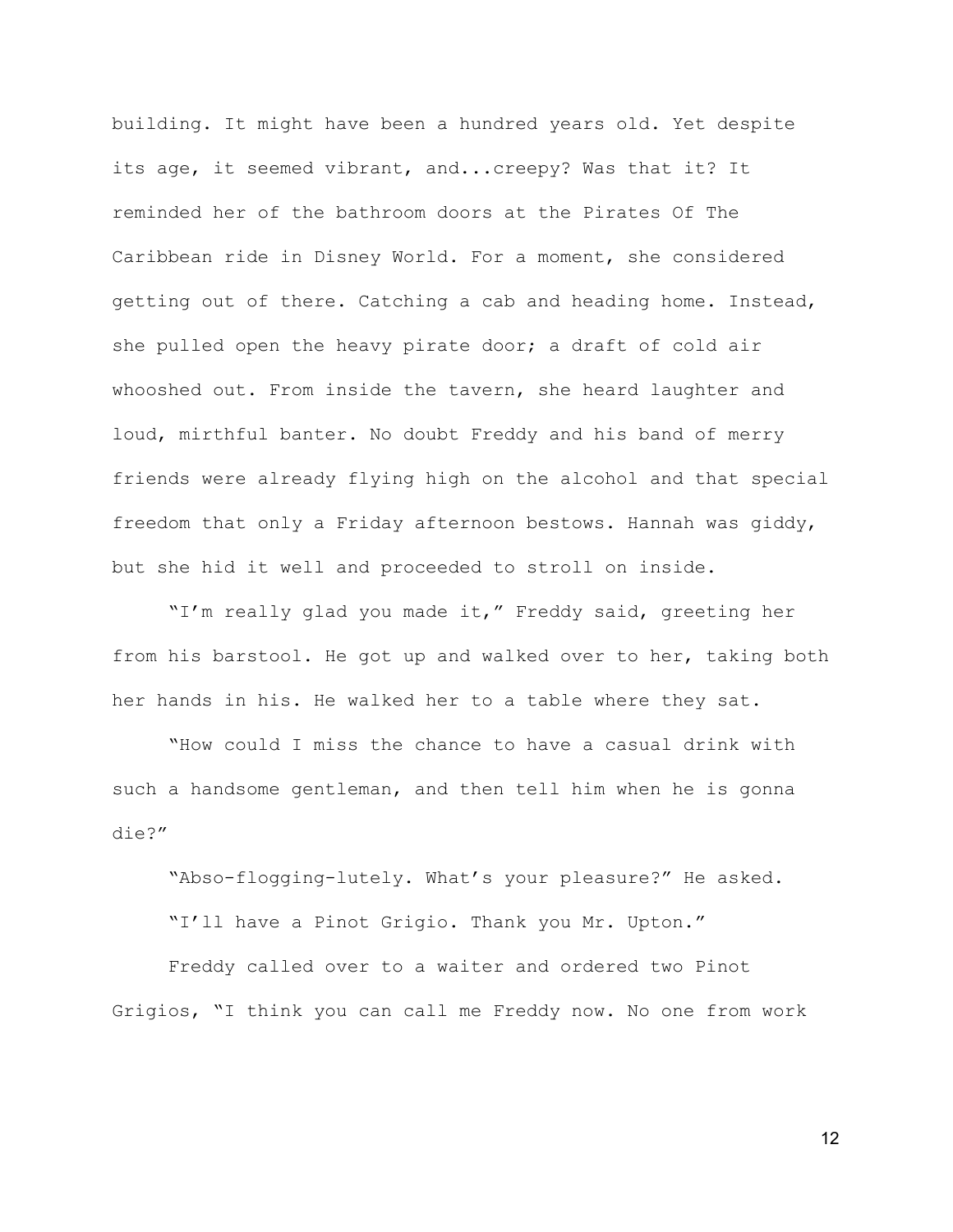is watching us, I promise. This is a private party. All these people are friends."

"What are we celebrating anyway?" Hannah asked.

Freddy paused, then smirked, "My long life. At least I hope we are. So you better not let me down."

Hannah shifted uncomfortably in her chair, "I won't let you down. It's just...I thought maybe it was a birthday party or something."

"Nope," Freddy said, "only a group of friends gathered to see how this test turns out. Really it's just another excuse for me and my pals to drink too much."

"Oh, I get it. Well, that makes sense. But what if the results…"

"Don't come out like I hoped they would?" Freddy asked. "Yes," Hannah carefully replied.

"Well then I'm gonna get real drunk and keep hitting on you."

Hannah smiled, or reproduced a smile. The rest of her face expressed the true concern which fumbled around in her head. *What if his Age Of Death is next year, or last year? I'll ruin his party.*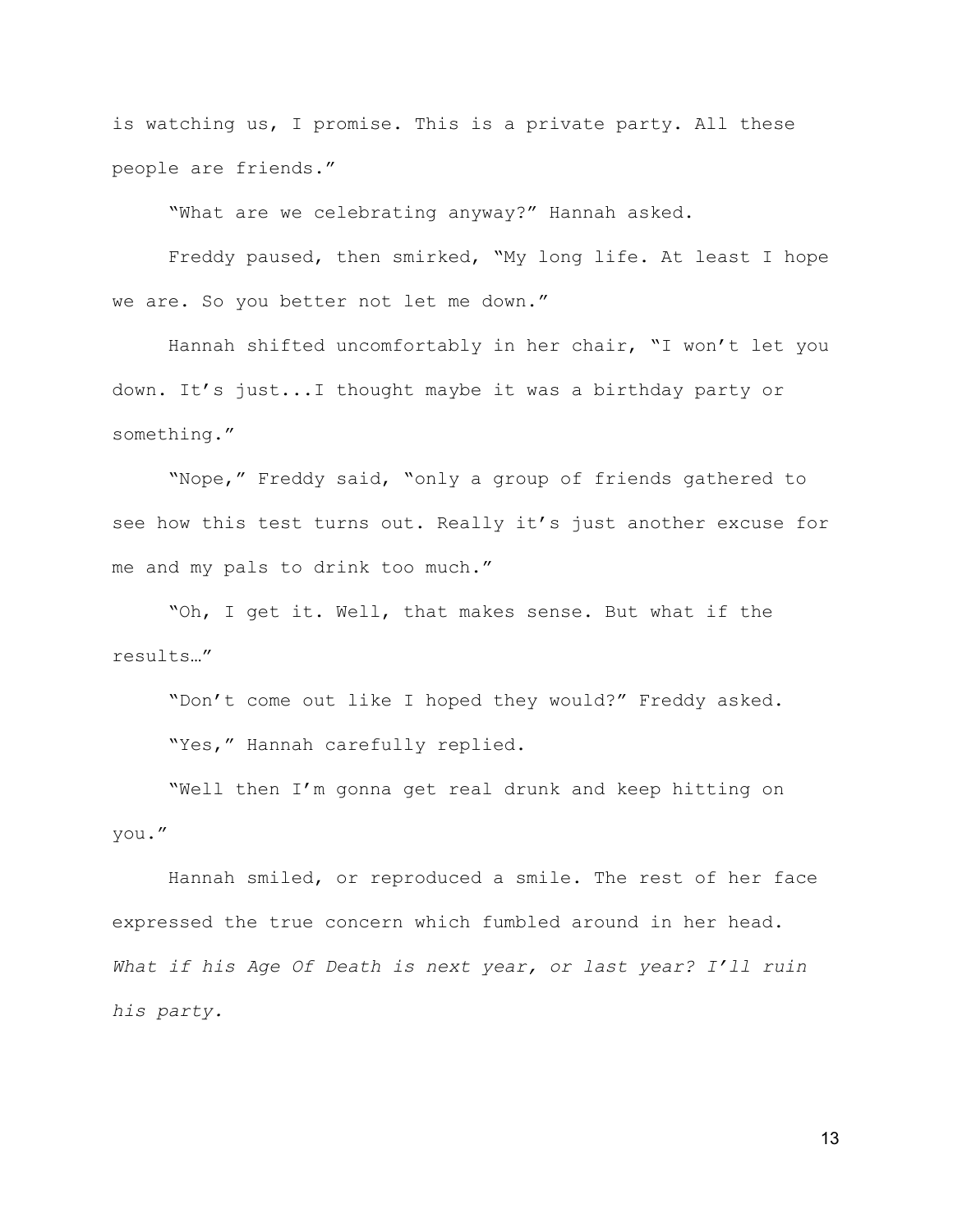One of Freddy's friends approached the table. From his slurred speech, Hannah surmised he was three sheets to the wind. He put one hand on Freddy's shoulder and one hand on hers. He studied her for a moment with eyes that couldn't quite focus on her.

 "Wow, you're pretty, ain't she?" The drunk man said, or asked. They weren't sure if it was a question or statement of fact. Freddy laughed and introduced him.

"Hannah, this is my pal Jason. We call him The Hammer. I've known him for a long time."

"Why The Hammer?"

"Cause," The Hammer replied with a sloppy, almost incoherent slur, "I really know how to pound. Wanna find out for yourself?"

"Okay there Hammer, take it easy," Freddy interrupted, getting up from his seat to walk The Hammer back to the bar, calling the bartender to fetch him another round. He whispered something in The Hammer's ear that made them both smile. Then he was back at the table. "Sorry about that. He's wasted. Obviously."

"Obviously," she said, smiling, "When he's sober, thank him for the compliment. I'm charmed. I think."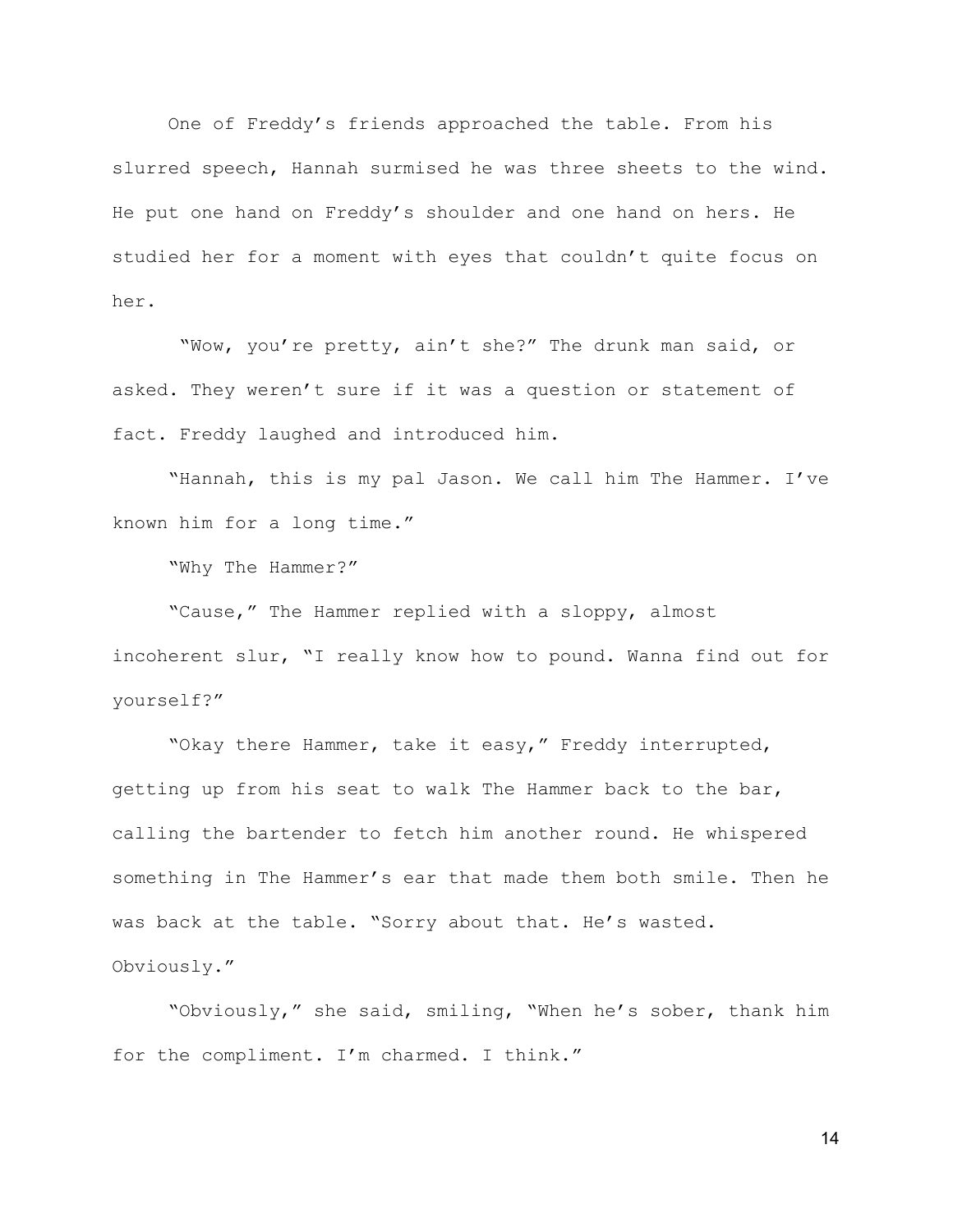Freddy picked up his glass and downed his wine in one heroic swallow, "Will do. Jason has good taste in women, but can't hold his liquor for shit. I apologize for his bad behavior."

"Let's change the subject," Hannah said.

"Yes, let's. I meant to tell you when you walked in how pretty that blouse is. You've got a great sense of style. You put yourself together from head to toe. Not many gals know how to do that these days. Except of course, for that necklace."

Hannah was instantly startled and her face reddened with embarrassment, "What's wrong with my necklace? My mother gave me this."

"It's not real gold," Freddy said, eying the yellow chain and its pendant which dangled between her breasts. When she caught him studying it, she snatched the pendant in her hand.

"Of course it's real gold. Are you a jeweler or something? This necklace means a lot to me. Why would you insult it?"

"Hannah, I'm not trying to insult you. I swear it. I'm being honest with you. Take it off and drop it in this water glass," Freddy said, sliding over a half-empty water glass. "Drop your necklace into the water, and I'll prove it's not real gold."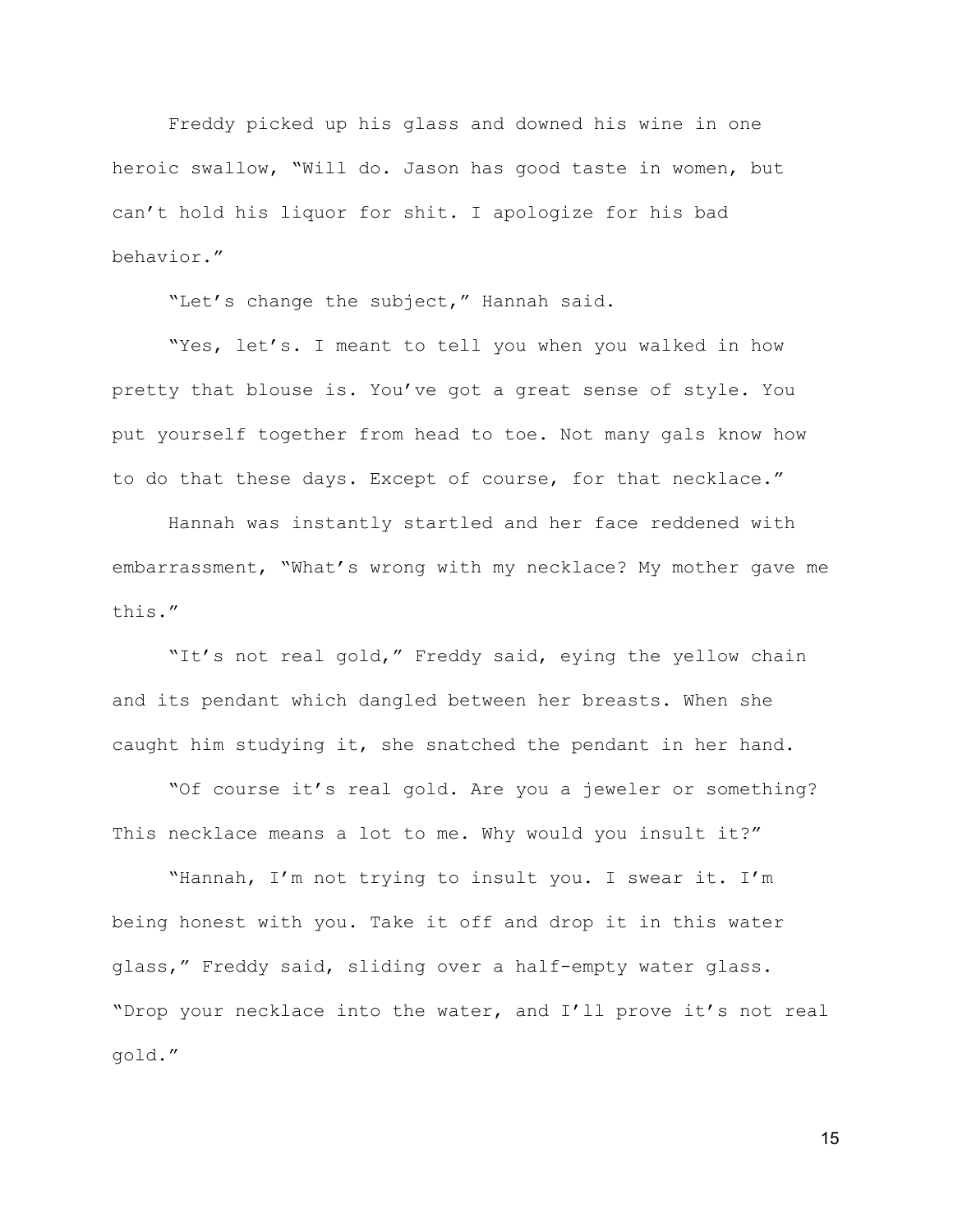"How can you do that?" Hannah angrily demanded, "Are you a fucking magician?"

"In a way I am. You'll see," said Freddy, "drop it in this glass and watch me do a magic trick."

Just then Hannah's phone beeped. She looked down at it, then hesitantly looked back up at Freddy. "It's your AOD. It's ready."

Freddy replied, as if he had not heard her, "Forget the AOD, we're talking about your necklace. I'm about to prove I'm right about that hideous thing. It's about as real as Pamela Anderson's tits. Here's how my magic trick works. You put the necklace in the glass. If it's fake, it will fizz at first, then simply dissolve into the Pellegrino. If on the other hand, I'm wrong, and it is made of gold, then It'll remain intact and undisturbed."

Hannah said, "What are you talking about? It doesn't work that way. And why do you give a shit anyway? Who cares what it's made out of? Your stupid score is ready. Don't you want your Age Of Death? Isn't that why you've spent all this money and wasted my whole day? I hope this wasn't some elaborate scheme to get a date with me, cause I'm gonna let you in on another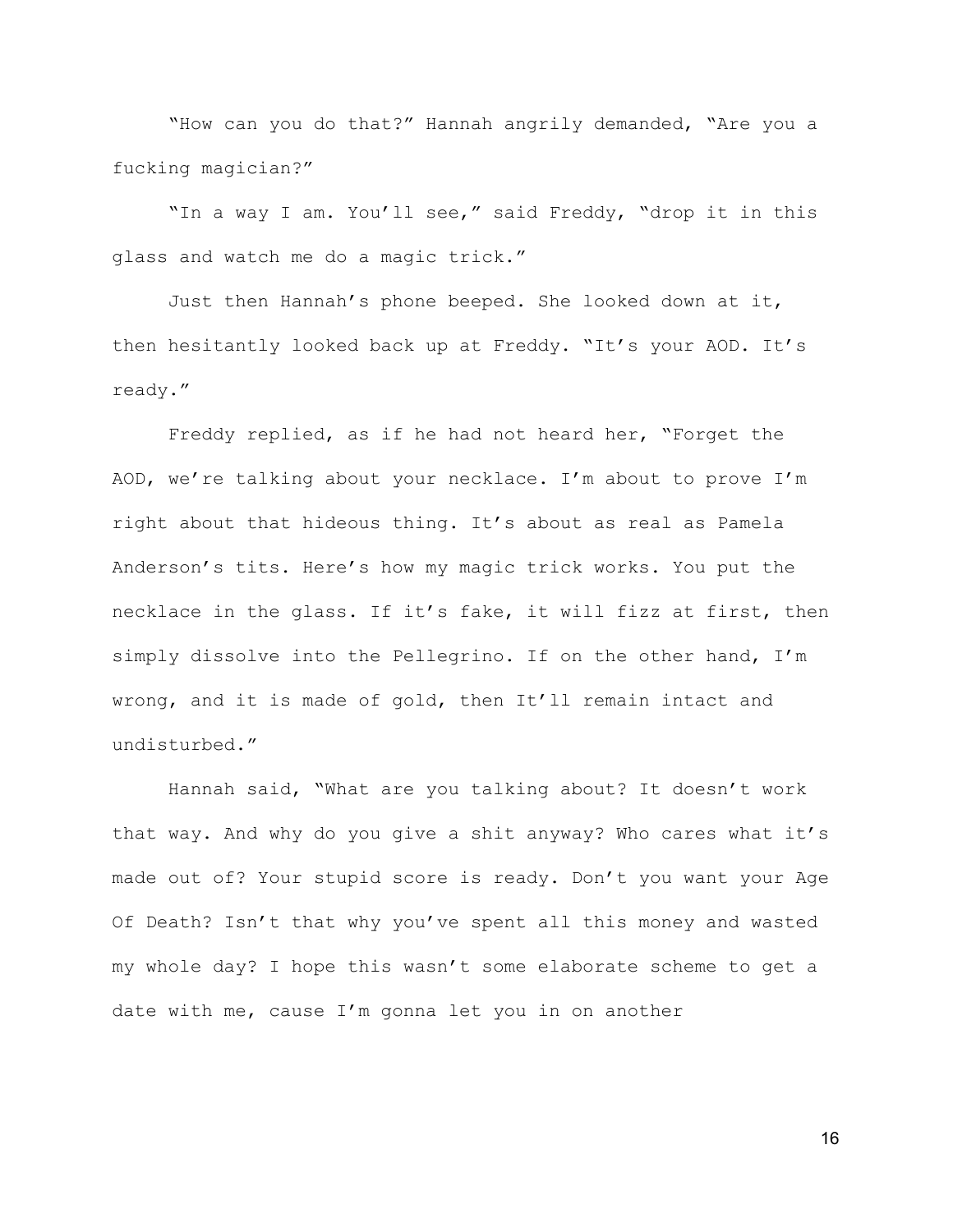prediction...your chances with me have dropped to zero percent. So let's go over your score, so I can leave."

Freddy paused and stared at her. His willing smile was gone and for the first time, he seemed a bit annoyed at her, "Well...I'm sorry to hear that Hannah. I just wanted to show you a trick. Call it a gag. I didn't mean to piss you off. I was messing around. If you don't want to see my magic trick then just go ahead and forward me my-"

"Here," Hannah interrupted, pulling the chain off, over her head. She dropped it into the glass of Pellegrino and watched it gently sink to the bottom. There was no reaction, no fizz. The necklace didn't magically dissolve. Not that she expected it to. But she did, for one second, spy a cruel smile flicker across Freddy's face. Then it was gone. And in that moment, she was afraid. But why? Sure the guy turned out to be a total dipshit, but so what? She wasn't going to leave with him, or ever see him again for that matter. There was no reason to be worried for her safety. She was in a public place. Of course the place was full of his friends...*don't be a scared little girl.*

She said, "So where's the magic trick?" "First, my score," Freddy replied.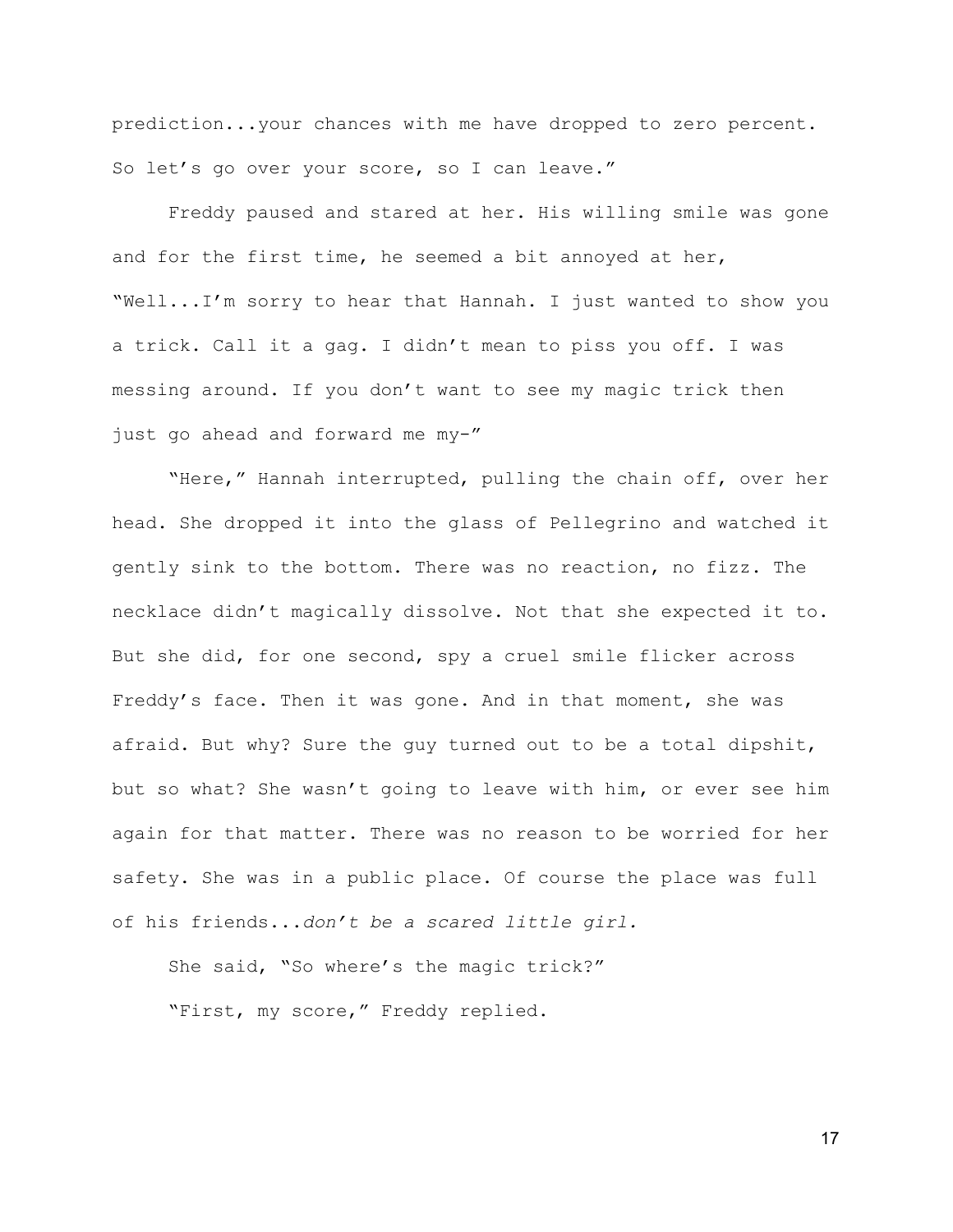"But you said...oh forget it," Hannah said. Her momentary sense of fear was replaced but annoyance and a subtle, slow burning anger. She picked up her phone and clicked the screen a few times and read his score, first to herself, simply out of habit. Her hand fell almost lifeless to her lap, with the phone in it. She stared at him with utter confusion.

"Bad news?" Freddy asked, beaming with delight.

 "The test...it didn't work...there must be a problem with the lab."

"Really?" Freddy asked, "well tell me anyway. What's my Age Of Death?"

"I told you Freddy," she countered, still bewildered and perplexed, "there's a mistake with the score. It says your AOD is five hundred years from now."

"Wow," said The Hammer," from his bar seat, "It does work. That's awesome." Funny thing is...he wasn't slurring his words anymore. Maybe funny...wasn't the right word. Suddenly the room was less noisy. In fact, it was stone-cold silent. Everyone in the room had heard that last remark. And everyone was looking at her...smiling.

The Hammer approached the table and put BOTH hands on her shoulders now. She tried to pull away, but he was strong and she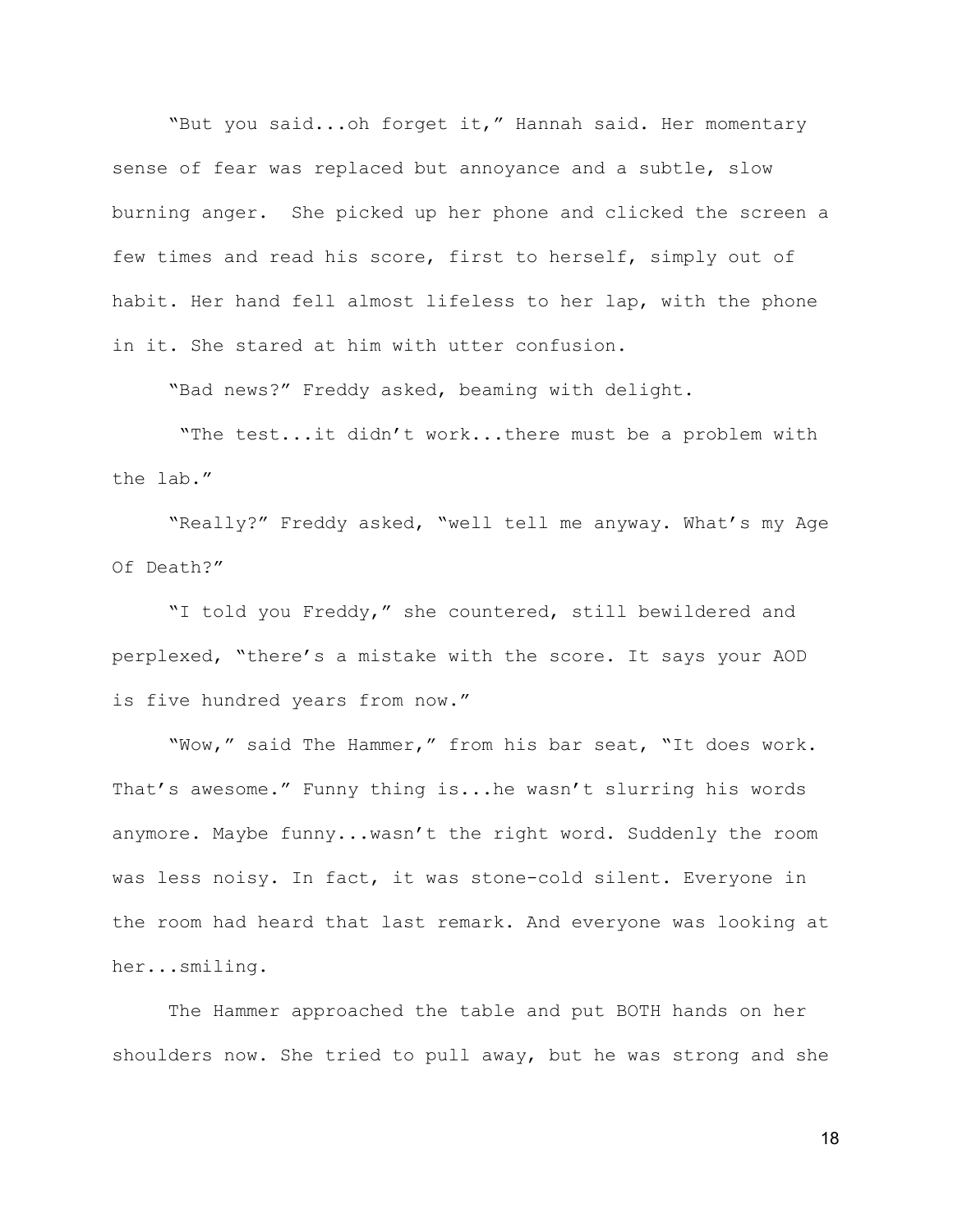barely budged against his grip. Hammer pulled the phone out of her hand and studied the email. He looked at Freddy and said, "Amazing Frederick. The marvels of modern technology."

Hannah looked woefully at Freddy.

"You see Hannah," Freddy said, "Not all blood is the same. Much like wine, there is Lafite Rothschild and there is dog piss. The more vitality in a lifeline, the better the blood. It nourishes better, it tastes better. Before your company came along, it was basically a hit-or-miss proposition. We took what we could get. But now, with access to your database we will be able to pick and choose. You will help us select the most juicy specimens, the Lafite's of the world."

"Taste? Nourishes? What are you talking about Freddy?" "You don't get it do you, Hannah?"

She looked at him, seemingly as confused as ever. But she knew. Deep down, she knew. She eyed her necklace softly sitting at the bottom of the water glass. Her gold necklace. She cased the pendant on it and thought about reaching for it. But it was pointless to try. It was only a few feet in front of her but it might as well have been in Boston. Still she stared at it. The gold chain, the yellow glimmer of the cross, which now seemed larger than life, magnified at the bottom of water glass.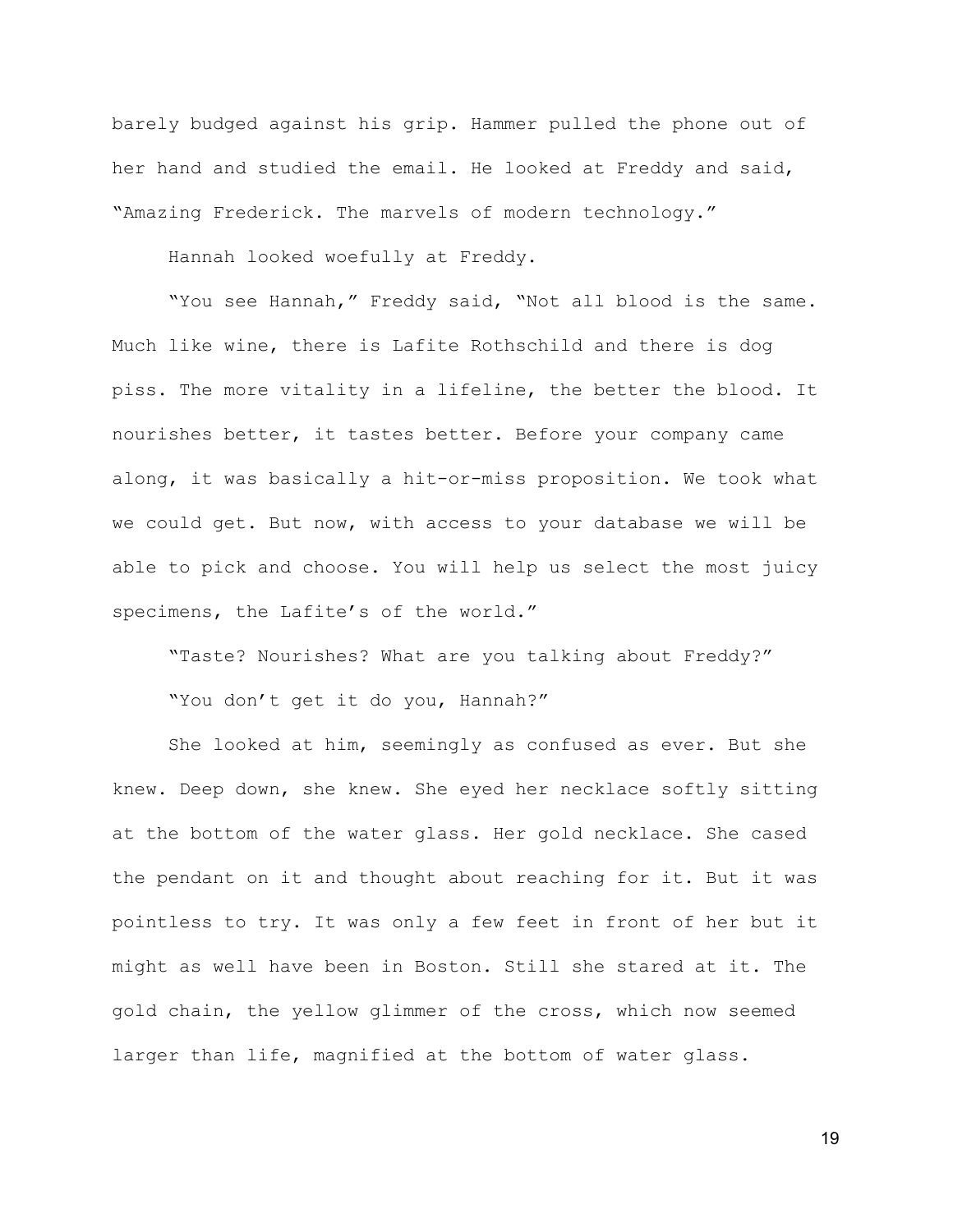"Oh Jesus" Hannah gasped.

"Nah, let's leave him out of this," The Hammer said, picking up the glass by the stem, making sure not to get his fingers near the cross. He took the glass away.

"Will it hurt?" Hannah asked.

"No" Freddy said, "or as you said, 'you'll only feel a small pinch then a suck. And it will all be over.' By tomorrow, you'll see this thing in a whole new light. You'll be happy. I promise."

"And my Age Of Death, it'll be like yours?" she asked.

"It sure will. 500 years, possibly longer."

"And I'll give you guys info about our clients? About their AOD scores?"

"Yes, you'll tell us which clients have the best blood " Freddy said, "and you'll do it willingly. Hungrily, I assure you." With that his teeth started to grow. First they elongated, then they thinned out, until they were two rows of hypodermic needles. His gumline began to bleed. His eyes turned dark yellow and his irises disappeared, transforming into two amber dimes.

Hannah thought about the pirate door. She somehow knew it was locked. The sign taped to it had changed too. It now read, "Closed." She wished she could open it and run out of there.